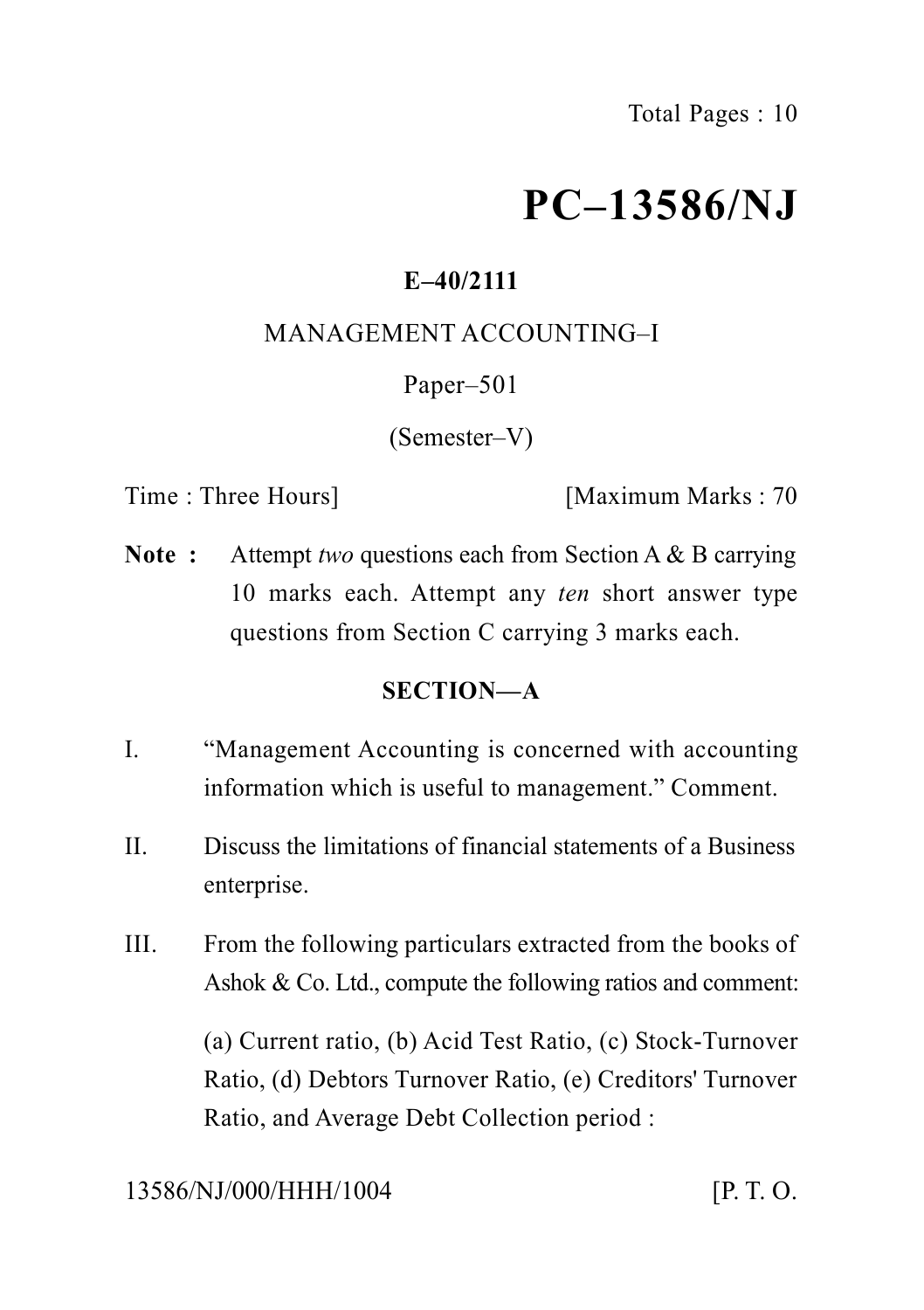|                         | 1.1.2002 | 31.12.2002 |
|-------------------------|----------|------------|
|                         | ₹        |            |
| <b>Bills Receivable</b> | 30,000   | 60,000     |
| <b>Bills Payable</b>    | 60,000   | 30,000     |
| <b>Sundry Debtors</b>   | 1,20,000 | 1,50,000   |
| <b>Sundry Creditors</b> | 75,000   | 1,05,000   |
| Stock-in-trade          | 96,000   | 1,44,000   |

*Additional information* :

- (a) On 31.12.2002, there were assets : Building  $\bar{\tau}$  2,00,000, Cash ₹ 1,20,000 and Cash at Bank ₹ 96,000.
- (b) Cash purchases  $\bar{\tau}$  1,38,000 and Purchases Returns were  $\bar{\tau}$  18,000.
- (c) Cash sales  $\bar{\tau}$  1,50,000 and Sales returns were  $\bar{\tau}$  6,000. Rate of gross profit 25% on sales and actual gross profit was  $\bar{\tau}$  1,50,000.
- IV. Following are the liabilities and assets of Growell Ltd. as on 31st March, 2013 and 2014 :

| Liabilities             | 2013     | 2014     |
|-------------------------|----------|----------|
|                         | ₹        | ₹        |
| Share Capital           | 2,00,000 | 2,50,000 |
| General Reserve         | 50,000   | 60,000   |
| Surplus $A/c$           | 30,500   | 30,600   |
| Bank Loan (long term)   | 70,000   |          |
| <b>Sundry Creditors</b> | 1,50,000 | 1,35,200 |
| Provision for Taxation  | 30,000   | 35,000   |
|                         |          |          |
|                         | 5,30,500 | 5,10,800 |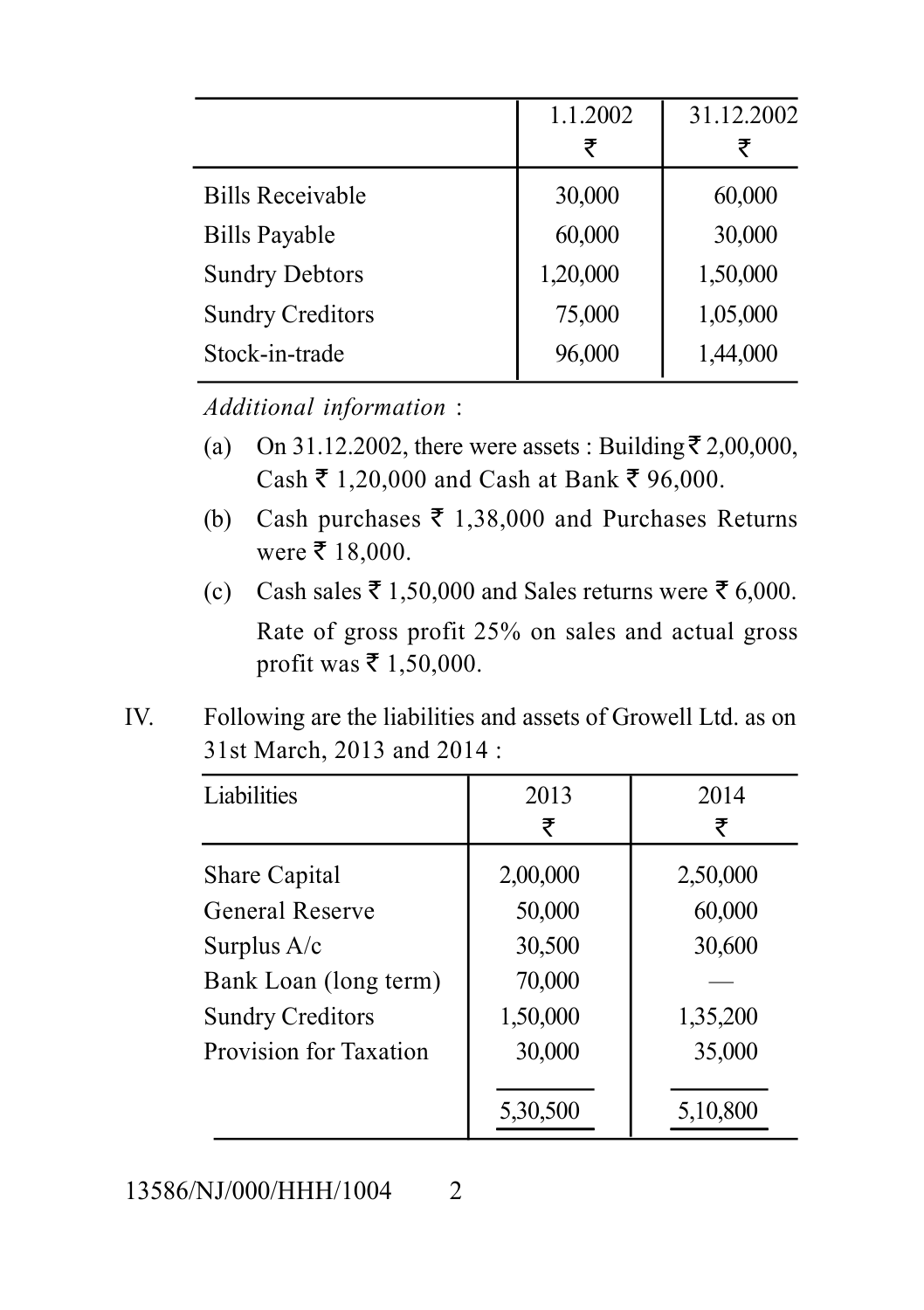| Assets                | 2013     | 2014     |
|-----------------------|----------|----------|
|                       | ₹        | ₹        |
| Land and Building     | 2,00,000 | 1,90,000 |
| Machinery             | 1,50,000 | 1,69,000 |
| <b>Stock</b>          | 1,00,000 | 74,000   |
| <b>Sundry Debtors</b> | 80,000   | 64,200   |
| Cash                  | 500      | 800      |
| Bank                  |          | 7,800    |
| Goodwill              |          | 5,000    |
|                       |          |          |
|                       | 5,30,500 | 5,10,800 |

*Additional Information* :

During the year ended 31st March, 2014 :

(i) Dividend of  $\bar{\tau}$  23,000 was paid; (ii) Assets of another company were purchased for a consideration of  $\bar{z}$  50,000 payable in shares. Following assets were purchased : Stock  $\bar{\xi}$  20,000; Machinery :  $\bar{\xi}$  25,000; (iii) Machinery was further purchased for  $\bar{\tau}$  8,000; (iv) Depreciation written off on machinery  $\bar{\tau}$  12,000; and (v) Income-tax provided during the year  $\bar{\tau}$  33,000; and loss on the sale of machinery  $\bar{\tau}$  200 was written off to general reserve.

You are required to make the statements of Funds Flow.

#### **SECTION—B**

V. Presented below are revenue and expense data for the XYZ company :

13586/NJ/000/HHH/1004 3 [P. T. O.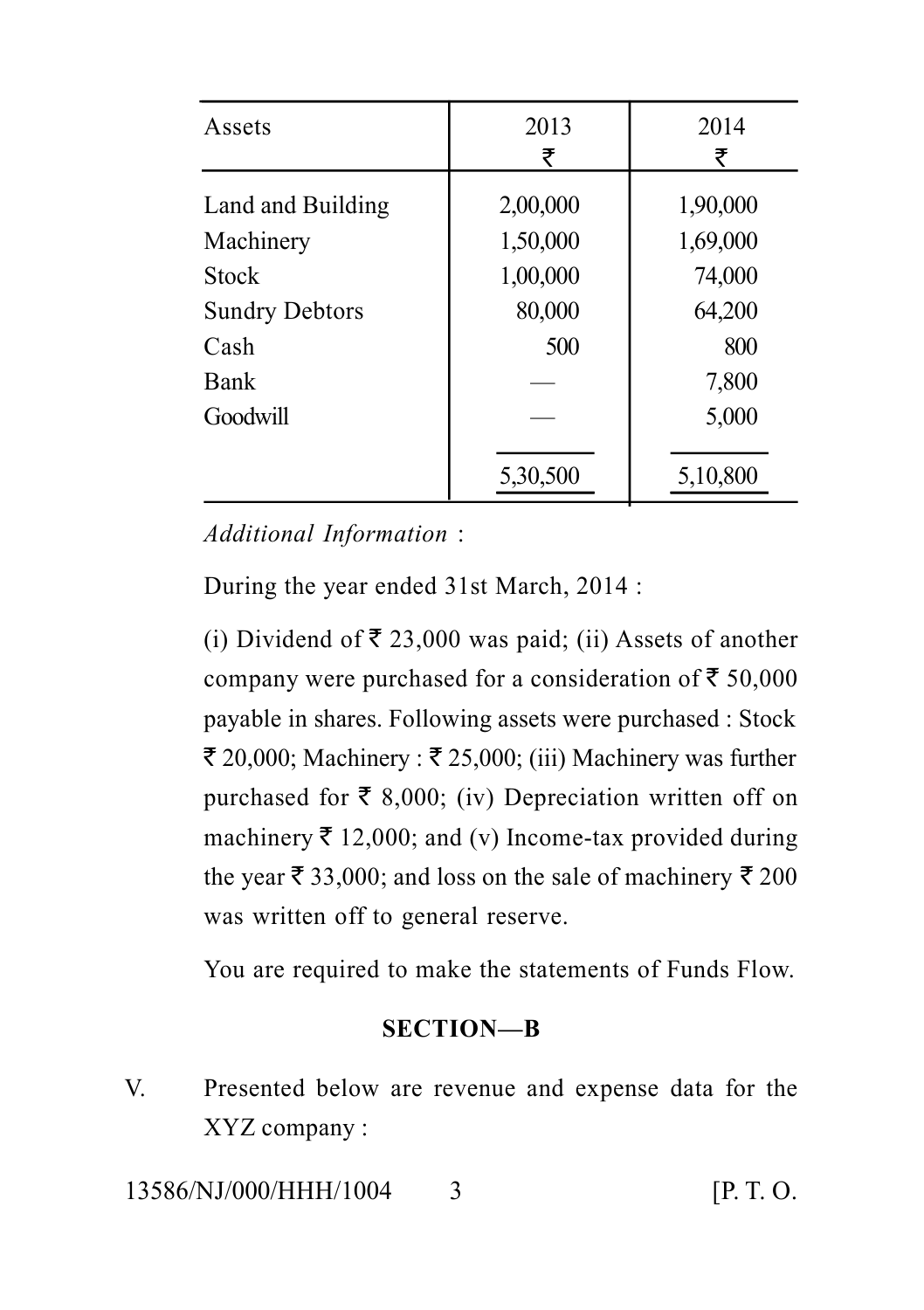|                         | 2014     | 2013     |
|-------------------------|----------|----------|
|                         | ₹        | ₹        |
| <b>Sales</b>            | 8,16,000 | 6,56,500 |
| Sales Returns and       |          |          |
| <b>Allowances</b>       | 16,000   | 6,500    |
| Cost of goods sold      | 4,00,000 | 3,12,000 |
| <b>Selling Expenses</b> | 2,00,000 | 1,30,000 |
| General Expenses        | 1,20,000 | 78,000   |
| Miscellaneous Income    | 6,400    | 6,500    |
| Income Tax              | 32,000   | 67,600   |

You are required to prepare a comparative statement for the year 2014 and 2013 for the company. Also comment on the relationships revealed in the comparative income statement.

- VI. Ratio analysis is a tool to examine the health of a business with a view to make the financial results more intelligible. Explain.
- VII. The Balance Sheet of Punjab Auto Limited as on 31.12.2002 was as follows :

| ₹                             | Particular               | ₹        |
|-------------------------------|--------------------------|----------|
| 40,000                        | Plant & Machinery        | 24,000   |
| 8,000                         | Land $&$ Buildings       | 40,000   |
| 32,000<br>8% Loan on Mortgage | Furniture & Fixtures     | 16,000   |
| 16,000                        | <b>Stock</b>             | 12,000   |
| 4,000                         | Debtors                  | 12,000   |
|                               | Investments (Short-term) | 4,000    |
| 4,000                         | Cash in hand             | 12,000   |
| 4,000                         |                          |          |
| 12,000                        |                          |          |
| 1,20,000                      |                          | 1,20,000 |
|                               |                          |          |

13586/NJ/000/HHH/1004 4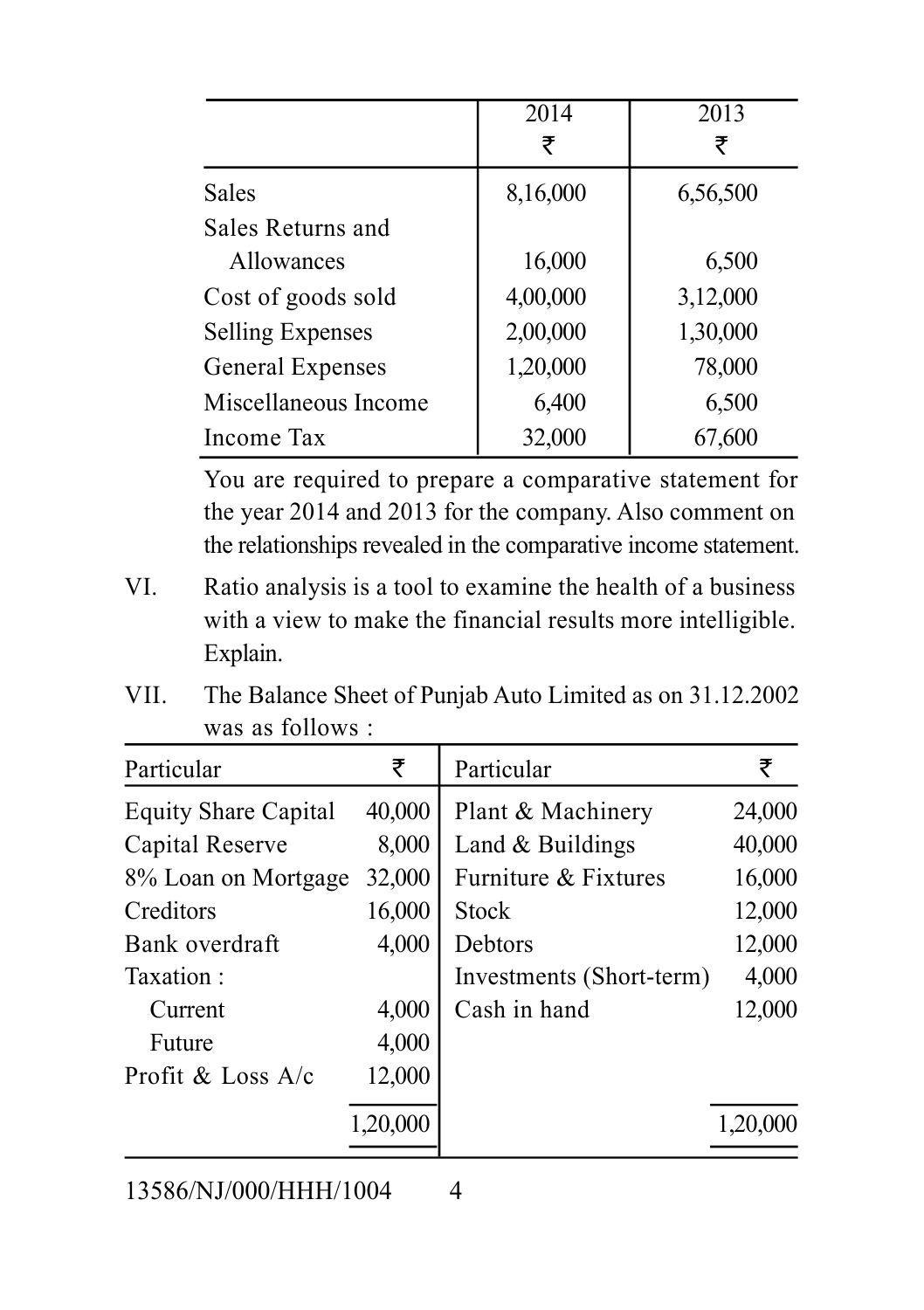From the above, compute (a) the Current Ratio, (b) Quick Ratio, (c) Debt-Equity Ratio, and (d) Proprietary Ratio.

VIII. Discuss the matters which you will keep in mind while reporting to board of directors.

#### **SECTION—C**

#### **(Compulsory Question)**

- IX. Write short notes on any *ten* :
	- 1. Reporting to Management.
	- 2. Comparative Statement.
	- 3. Trend Analysis.
	- 4. Ratio.
	- 5. Profitability Ratio.
	- 6. Nature of Management Accounting.
	- 7. Role of Management Accounting.
	- 8. Schedule of changes in working capital.
	- 9. Funds from operations.
	- 10. Cash flow statement.
	- 11. Cash flow from financing activities.
	- 12. Financial statement analysis.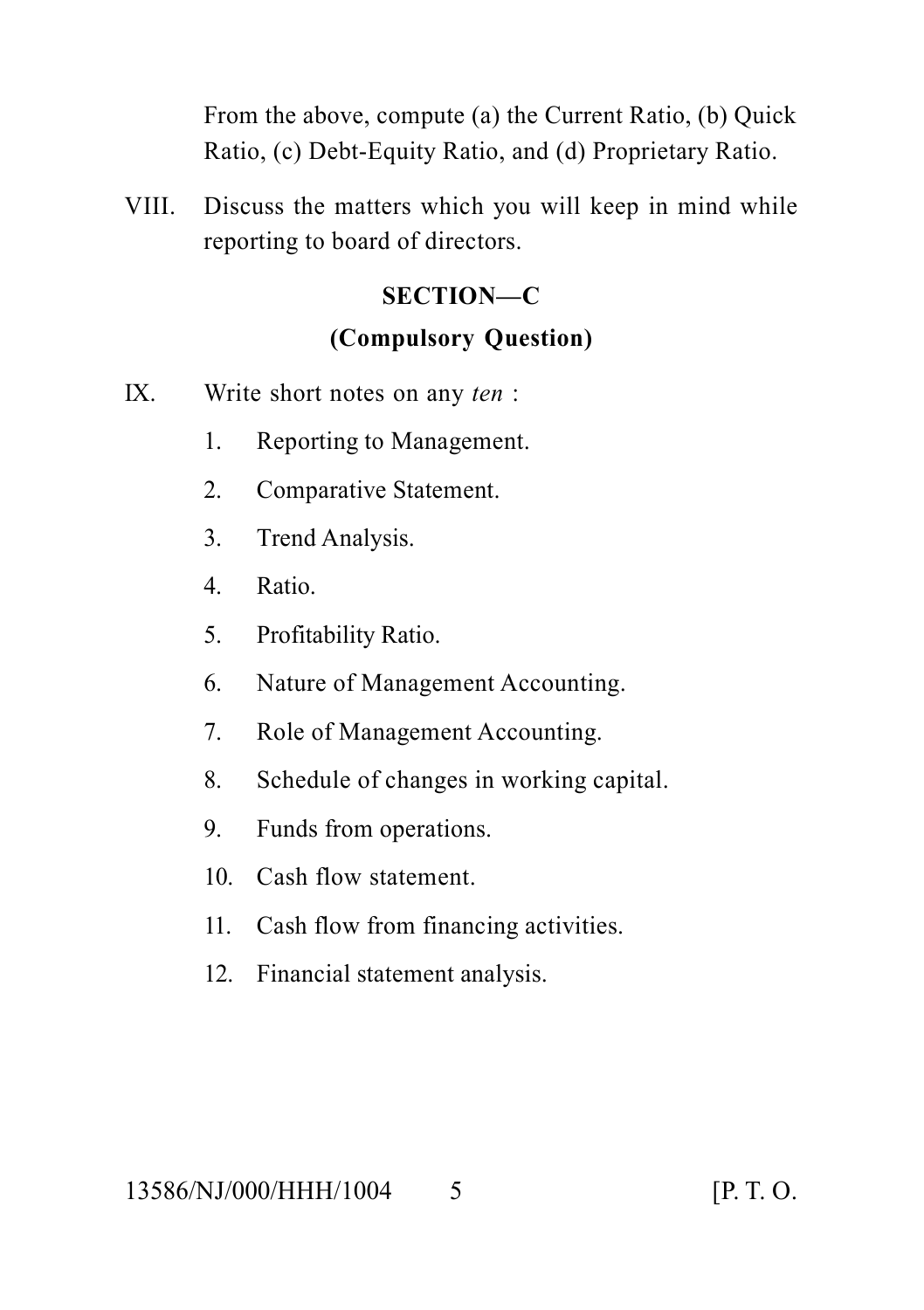#### **PUNJABI VERSION**

PUNJABI VERSION<br>ਨੋਟ : ਭਾਗ A ਅਤੇ B ਵਿਚੋਂ *ਦੋ–ਦੋ* ਪ੍ਰਸ਼ਨ ਕਰੋ। ਹਰੇਕ ਪ੍ਰਸ਼ਨ ਦੇ<br>10 ਅੰਕ ਹਨ। ਭਾਗ C ਵਿਚਲੇ ਕੋਈ *ਦਸ* ਸੰਖੇਪ ਉੱਤਰ ਵਾਲੇ<br>ਪੁਸ਼ਨ ਕਰੋ। ਹਰੇਕ ਪੁਸ਼ਨ ਦੇ 3 ਅੰਕ ਹਨ। PUNJABI VERSION<br>ਭਾਗ A ਅਤੇ B ਵਿਚੋਂ *ਦੋ–ਦੋ* ਪ੍ਰਸ਼ਨ ਕਰੋ। ਹਰੇਕ ਪ੍ਰਸ਼ਨ ਦੇ<br>10 ਅੰਕ ਹਨ। ਭਾਗ C ਵਿਚਲੇ ਕੋਈ *ਦਸ* ਸੰਖੇਪ ਉੱਤਰ ਵਾਲੇ<br>ਪ੍ਰਸ਼ਨ ਕਰੋ। ਹਰੇਕ ਪ੍ਰਸ਼ਨ ਦੇ 3 ਅੰਕ ਹਨ। PUNJABI VERSION<br>ਭਾਗ A ਅਤੇ B ਵਿਚੋਂ *ਦੋ-ਦੋ* ਪ੍ਰਸ਼ਨ ਕਰੋ। ਹਰੇਕ ਪ੍ਰਸ਼ਨ<br>10 ਅੰਕ ਹਨ। ਭਾਗ C ਵਿਚਲੇ ਕੋਈ *ਦਸ* ਸੰਖੇਪ ਉੱਤਰ ਵ<br>ਪ੍ਰਸ਼ਨ ਕਰੋ। ਹਰੇਕ ਪ੍ਰਸ਼ਨ ਦੇ 3 ਅੰਕ ਹਨ।<br>ਭਾਗ—A

#### Bwg**—A**

- I. ਪੰਜਵਾਂ ਹਨਾਂ ਤਾਰਾਂ ਦਾ ਸਰਕਾਰ ਦਾ ਸਾਜ਼ਾਜ ਚੂੰ ਤੁਰਾਵਾਨ<br>ਪ੍ਰਸ਼ਨ ਕਰੋ। ਹਰੇਕ ਪ੍ਰਸ਼ਨ ਦੇ 3 ਅੰਕ ਹਨ।<br>I. "ਪ੍ਰਬੰਧਕੀ ਲੇਖਾਕਾਰੀ ਅਜਿਹੀ ਲੇਖਾਕਾਰੀ ਸੂਚਨਾ ਨਾਲ ਸਬੰਧਿਤ<br>ਹੁੰਦੀ ਹੈ, ਜਿਹੜੀ ਪ੍ਰਬੰਧਕਾਂ ਲਈ ਲਾਭਕਾਰੀ ਹੁੰਦੀ ਹੈ।" ਚਰਚਾ ਕਰੋ।<br>I. ਕਿਸੇ ਵਪਾਰਕ ਅਜ਼ਾਰ ਪ੍ਰਸ਼ਨ ਕਰੋ। ਹਰੇਕ ਪ੍ਰਸ਼ਨ ਦੇ 3 ਅੰਕ ਹਨ।<br>**ਭਾਗ—A**<br>"ਪ੍ਰਬੰਧਕੀ ਲੇਖਾਕਾਰੀ ਅਜਿਹੀ ਲੇਖਾਕਾਰੀ ਸੂਚਨਾ ਨਾਲ ਸਬੰਧਿਤ<br>ਹੁੰਦੀ ਹੈ, ਜਿਹੜੀ ਪ੍ਰਬੰਧਕਾਂ ਲਈ ਲਾਭਕਾਰੀ ਹੁੰਦੀ ਹੈ।" ਚਰਚਾ ਕਰੋ।<br>ਕਿਸੇ ਵਪਾਰਕ ਅਦਾਰੇ ਦੇ ਵਿੱਤੀ ਚਿੱਠਿਆਂ ਦੀਆਂ ਸੀਮਾਵਾਂ ਵਿਚਾਰੋ।<br>ਨਿਮਨ-ਦਰਜ ਵੇ I. "ਪ੍ਰਬੰਧਕੀ ਲੇਖਾਕਾਰੀ ਅਜਿਹੀ ਲੇਖਾਕਾਰੀ ਸੂਚਨਾ ਨਾਲ ਸਬੰਧਿਤ<br>ਹੁੰਦੀ ਹੈ, ਜਿਹੜੀ ਪ੍ਰਬੰਧਕਾਂ ਲਈ ਲਾਭਕਾਰੀ ਹੁੰਦੀ ਹੈ।" ਚਰਚਾ ਕਰੋ।<br>II. ਕਿਸੇ ਵਪਾਰਕ ਅਦਾਰੇ ਦੇ ਵਿੱਤੀ ਚਿੱਠਿਆਂ ਦੀਆਂ ਸੀਮਾਵਾਂ ਵਿਚਾਰੋ।<br>III. ਨਿਮਨ-ਦਰਜ ਵੇਰਵਿਆਂ ਦਾ ਅਧਿਐਨ ਕਰਕੇ ਲੋੜੀਂ
- 
- II. ਸ਼ਾਹਕਕਰ ਨਾਂ ਕਾਰ ਕਿ ਅਜਿਹਾ ਨਾਂ ਕਾਰ ਸ਼ਰੂਰਨ ਨਾਂ ਨਾਂ ਮੁਕਾਬਤ<br>ਹੁੰਦੀ ਹੈ, ਜਿਹੜੀ ਪ੍ਰਬੰਧਕਾਂ ਲਈ ਲਾਭਕਾਰੀ ਹੁੰਦੀ ਹੈ।" ਚਰਚਾ ਕਰੋ।<br>II. ਸਿੰਮਨ-ਦਰਜ ਵੇਰਵਿਆਂ ਦਾ ਅਧਿਐਨ ਕਰਕੇ ਲੋੜੀਂਦੀ ਕਾਰਵਾਈ<br>ਕਰੋ :<br>Fram the following particulars autrested fram ਤੁਹਾ ਤੇ, ਜਾਰਵਾ ਤ੍ਰਬੰਧਕਾ ਦੇਣ<br>ਕਿਸੇ ਵਪਾਰਕ ਅਦਾਰੇ ਦੇ ਵਿੱਤੀ<br>ਨਿਮਨ-ਦਰਜ ਵੇਰਵਿਆਂ ਦਾ ਪ<br>ਕਰੋ :<br>From the following particu<br>Ashok & Co Ltd\_compute

From the following particulars extracted from the books of Ashok & Co. Ltd., compute the following ratios and comment:

(a) Current ratio, (b) Acid Test Ratio, (c) Stock-Turnover Ratio, (d) Debtors Turnover Ratio, (e) Creditors' Turnover Ratio, and Average Debt Collection period :

|                         | 1.1.2002 | 31.12.2002 |  |
|-------------------------|----------|------------|--|
|                         | ₹        | ₹          |  |
| <b>Bills Receivable</b> | 30,000   | 60,000     |  |
| <b>Bills Payable</b>    | 60,000   | 30,000     |  |
| <b>Sundry Debtors</b>   | 1,20,000 | 1,50,000   |  |
| <b>Sundry Creditors</b> | 75,000   | 1,05,000   |  |
| Stock-in-trade          | 96,000   | 1,44,000   |  |
|                         |          |            |  |

*Additional information* :

(a) On 31.12.2002, there were assets : Building  $\bar{\tau}$  2,00,000,  $Cash ₹ 1,20,000$  and Cash at Bank ₹ 96,000.

13586/NJ/000/HHH/1004 6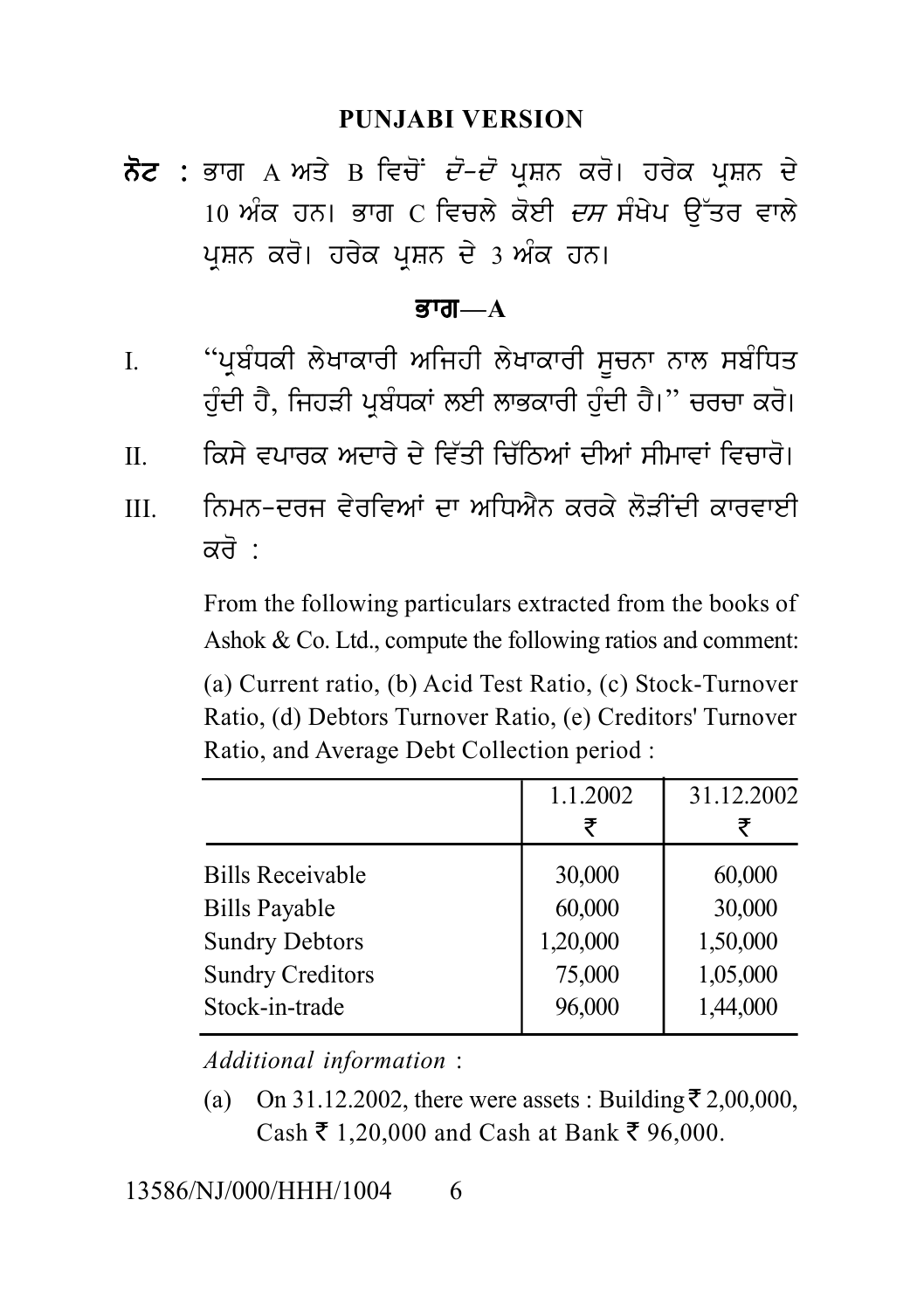- (b) Cash purchases  $\bar{\tau}$  1,38,000 and Purchases Returns were  $\bar{\tau}$  18,000.
- (c) Cash sales  $\bar{\tau}$  1,50,000 and Sales returns were  $\bar{\tau}$  6,000. Rate of gross profit 25% on sales and actual gross profit was ₹ 1,50,000.
- All of gross profit 25% on sales and actual gross<br>profit was ₹1,50,000.<br>IV. for twas ₹1,50,000.<br>IV. for twas ₹1,50,000.<br>IV. for twas ₹1,50,000.<br>Following are the liabilities and assets of Growell Ltd. as on<br>31st March, 2 Following are the liabilities and assets of Growell Ltd. as on 31st March, 2013 and 2014 :

| Liabilities             | 2013     | 2014     |
|-------------------------|----------|----------|
|                         | ₹        | ₹        |
| <b>Share Capital</b>    | 2,00,000 | 2,50,000 |
| General Reserve         | 50,000   | 60,000   |
| Surplus $A/c$           | 30,500   | 30,600   |
| Bank Loan (long term)   | 70,000   |          |
| <b>Sundry Creditors</b> | 1,50,000 | 1,35,200 |
| Provision for Taxation  | 30,000   | 35,000   |
|                         | 5,30,500 | 5,10,800 |
| Assets                  | 2013     | 2014     |
|                         | ₹        | ₹        |
| Land and Building       | 2,00,000 | 1,90,000 |
| Machinery               | 1,50,000 | 1,69,000 |
| <b>Stock</b>            | 1,00,000 |          |
|                         |          | 74,000   |
| <b>Sundry Debtors</b>   | 80,000   | 64,200   |
| Cash                    | 500      | 800      |
| <b>Bank</b>             |          | 7,800    |
| Goodwill                |          | 5,000    |
|                         | 5,30,500 | 5,10,800 |

13586/NJ/000/HHH/1004 7 [P. T. O.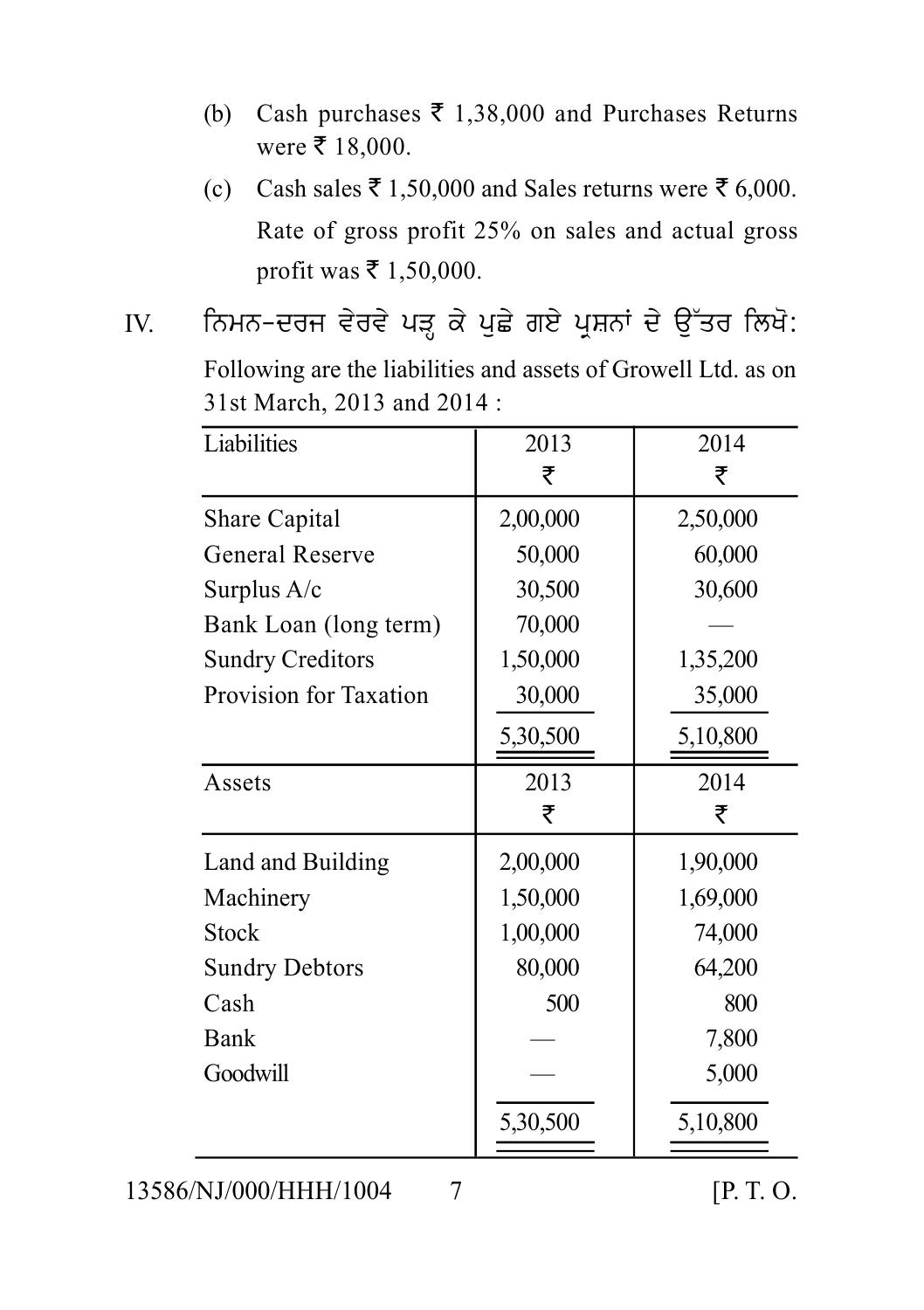### *Additional Information* :

During the year ended 31st March, 2014 :

(i) Dividend of  $\bar{\tau}$  23,000 was paid; (ii) Assets of another company were purchased for a consideration of  $\bar{\epsilon}$  50,000 payable in shares. Following assets were purchased : Stock  $\bar{\tau}$  20,000; Machinery :  $\bar{\tau}$  25,000; (iii) Machinery was further purchased for  $\bar{\tau}$  8,000; (iv) Depreciation written off on machinery  $\bar{\tau}$  12,000; and (v) Income-tax provided during the year  $\bar{\xi}$  33,000; and loss on the sale of machinery  $\bar{\xi}$  200 was written off to general reserve.

You are required to make the statements of Funds Flow.

Bwg**—B**

was writch of to general reserve.<br>
You are required to make the statements of Funds Flow.<br> **ਭਾਗ—B**<br>
V. ਨਿਮਨ-ਦਰਜ ਵੇਰਵਿਆਂ ਦਾ ਅਧਿਐਨ ਕਰਕੇ ਲੋੜੀਂਦੀ ਕਾਰਵਾਈ<br>
ਕਰੋ : ਤਾਗ–<br>ਭਾਗ–<br>ਨਿਮਨ−ਦਰਜ ਵੇਰਵਿਆਂ ਦਾ ਪ<br>ਕਰੋ :<br>Presented below are reve<br>xvz.company :

Presented below are revenue and expense data for the XYZ company :

|                         | 2014     | 2013     |
|-------------------------|----------|----------|
|                         | ₹        | ₹        |
| <b>Sales</b>            | 8,16,000 | 6,56,500 |
| Sales Returns and       |          |          |
| <b>Allowances</b>       | 16,000   | 6,500    |
| Cost of goods sold      | 4,00,000 | 3,12,000 |
| <b>Selling Expenses</b> | 2,00,000 | 1,30,000 |
| General Expenses        | 1,20,000 | 78,000   |
| Miscellaneous Income    | 6,400    | 6,500    |
| Income Tax              | 32,000   | 67,600   |
|                         |          |          |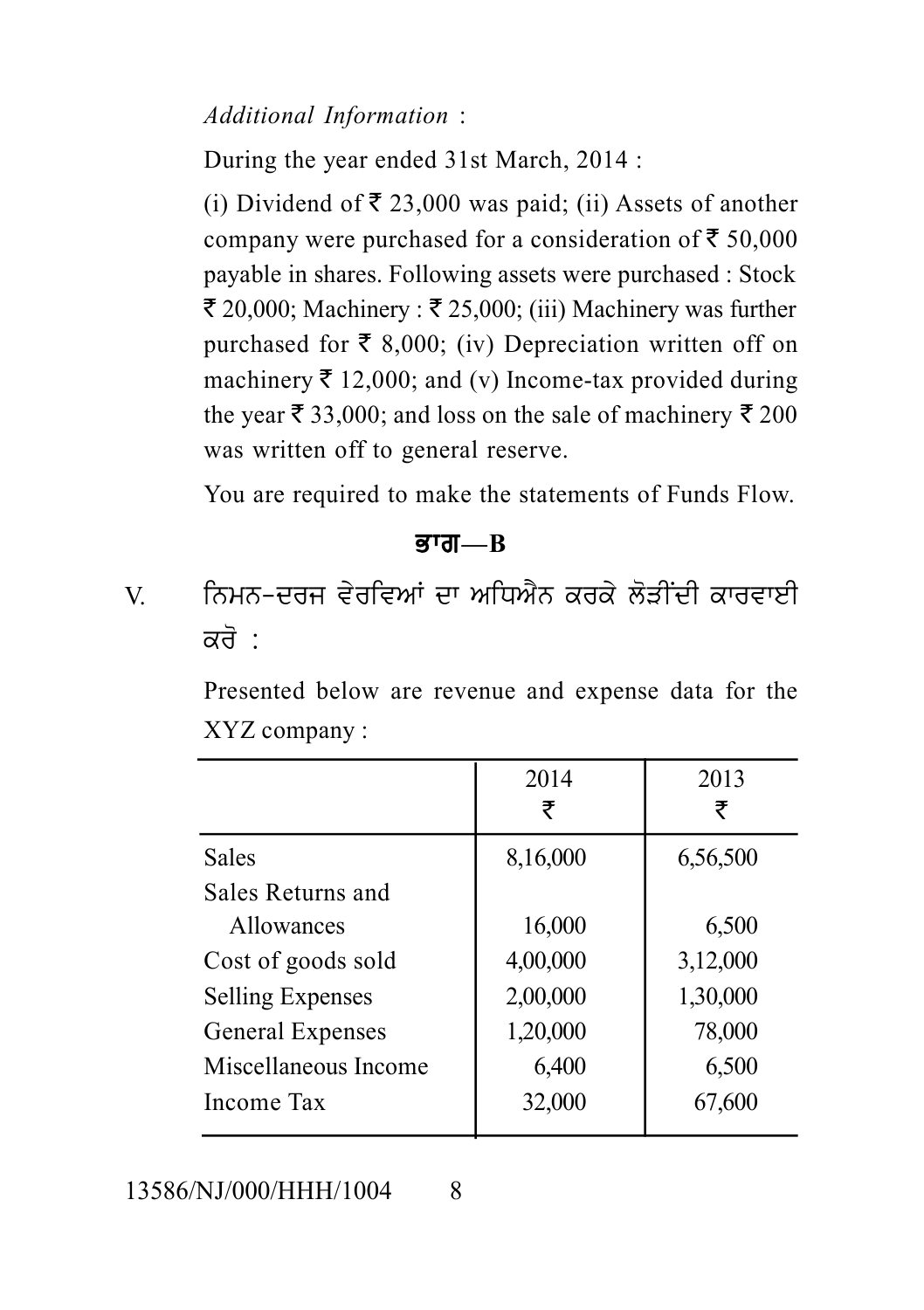You are required to prepare a comparative statement for the year 2014 and 2013 for the company. Also comment on the relationships revealed in the comparative income statement.

- You are required to prepare a comparative statement for<br>the year 2014 and 2013 for the company. Also comment on<br>the relationships revealed in the comparative income statement.<br>VI. "ਅਨੁਪਾਤ ਵਿਸ਼ਲੇਸ਼ਣ ਕਿਸੇ ਵਪਾਰ ਦੀ ਸਿਹਤ ਜਾਣਨ the relationships revealed in the comparative income statement.<br>'ਅਨੁਪਾਤ ਵਿਸ਼ਲੇਸ਼ਣ ਕਿਸੇ ਵਪਾਰ ਦੀ ਸਿਹਤ ਜਾਣਨ ਦਾ ਸੰਦ<br>ਹੁੰਦਾ ਹੈ ਜਿਸ ਨਾਲ ਵਿੱਤੀ ਨਤੀਜੇ ਸੋਖਿਆ ਸਮਝ ਵਿਚ ਆ ਜਾਂਦੇ<br>ਹਨ।' ਸਪਸ਼ਟ ਕਰੋ। 'ਅਨੁਪਾਤ ਵਿਸ਼ਲੇਸ਼ਣ ਕਿਸੇ ਵਪਾਰ ਦੀ ਸਿਹਤ ਜਾਣਨ ਦਾ ਸੰਦ<br>ਹੁੰਦਾ ਹੈ ਜਿਸ ਨਾਲ ਵਿੱਤੀ ਨਤੀਜੇ ਸੋਖਿਆ ਸਮਝ ਵਿਚ ਆ ਜਾਂਦੇ<br>ਹਨ।' ਸਪਸ਼ਟ ਕਰੋ।<br>ਨਿਮਨ-ਦਰਜ ਵੇਰਵੇ ਪੜ੍ਹ ਕੇ ਲੋੜੀਂਦੀ ਕਾਰਵਾਈ ਕਰੋ : ਹੁੰਦਾ ਹੈ ਜਿਸ ਨਾਲ ਵਿੱਤੀ ਨਤੀਜੇ ਸੋਖਿਆ ਸਮਝ ਵਿਚ ਆ ਜਾਂਦੇ<br>ਹਨ।' ਸਪਸ਼ਟ ਕਰੋ।<br>VII. ਨਿਮਨ-ਦਰਜ ਵੇਰਵੇ ਪੜ੍ਹ ਕੇ ਲੋੜੀਂਦੀ ਕਾਰਵਾਈ ਕਰੋ :<br>The Balance Sheet of Punjab Auto Limited as on 31.12.2002<br>was as follows :
- 

The Balance Sheet of Punjab Auto Limited as on 31.12.2002 was as follows :

| Particular                  | ₹       | Particular               | ₹        |
|-----------------------------|---------|--------------------------|----------|
| <b>Equity Share Capital</b> | 40,000  | Plant & Machinery        | 24,000   |
| Capital Reserve             | 8,000   | Land $&$ Buildings       | 40,000   |
| 8% Loan on Mortgage         | 32,000  | Furniture & Fixtures     | 16,000   |
| Creditors                   | 16,000  | <b>Stock</b>             | 12,000   |
| Bank overdraft              | 4,000   | Debtors                  | 12,000   |
| Taxation:                   |         | Investments (Short-term) | 4,000    |
| Current                     | 4,000   | Cash in hand             | 12,000   |
| Future                      | 4,000   |                          |          |
| Profit & Loss $A/c$         | 12,000  |                          |          |
|                             | ,20,000 |                          | .,20,000 |

From the above, compute (a) the Current Ratio, (b) Quick Ratio, (c) Debt-Equity Ratio, and (d) Proprietary Ratio.

From the above, compute (a) the Current Ratio, (b) Quick<br>Ratio, (c) Debt-Equity Ratio, and (d) Proprietary Ratio.<br>VIII. ਬੋਰਡ ਦੇ ਡਾਇਰੈਕਟਰਾਂ ਨੂੰ ਰਿਪੋਰਟ ਕਰਨ ਲਈ ਤੁਸੀਂ ਕਿਹੜੇ<br>ਮਸਲੇ ਮਨ ਵਿਚ ਯਾਦ ਰਖੋਗੇ? ਸਪਸ਼ਟ ਕਰੋ। ਬੋਰਡ ਦੇ ਡਾਇਰੈਕਟਰਾਂ ਨੂੰ ਰਿਪੋਰਟ ਕਰਨ ਲਈ ਤੁਸੀਂ ਕਿਹੜੇ<br>ਮਸਲੇ ਮਨ ਵਿਚ ਯਾਦ ਰਖੋਗੇ? ਸਪਸ਼ਟ ਕਰੋ।<br>NJ/000/HHH/1004 9